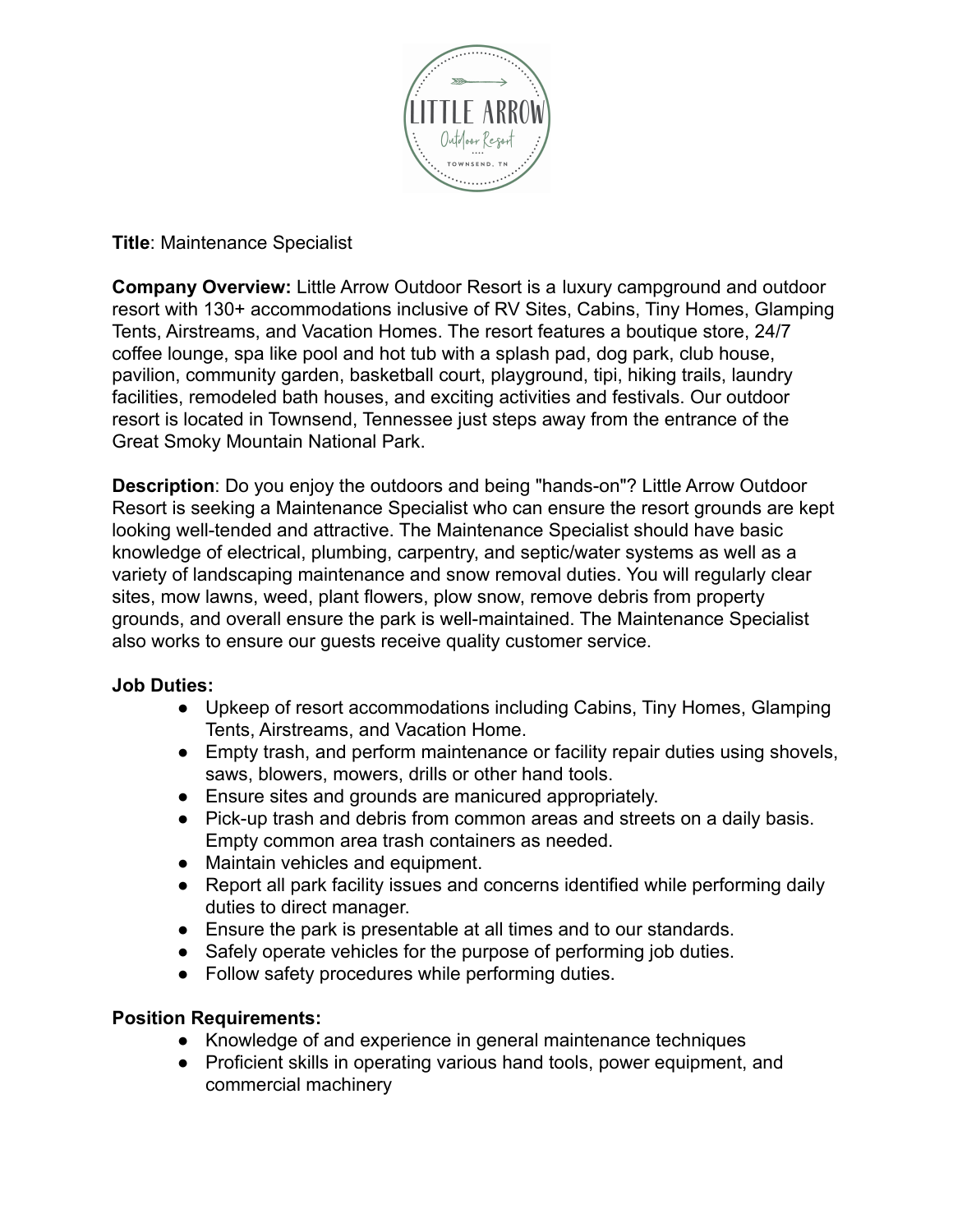

# **Knowledge and Experience:**

- High School Diploma, and some college level education, preferred but not required
- Previous maintenance experience in the resort/hospitality industry, *preferred*

## **Compensation:**

We offer competitive salary commensurate with experience, paid health, vision, and dental insurance, PTO and sick days, and an IRA.

**Job Type**: Full-time preferred, accepting part-time if needed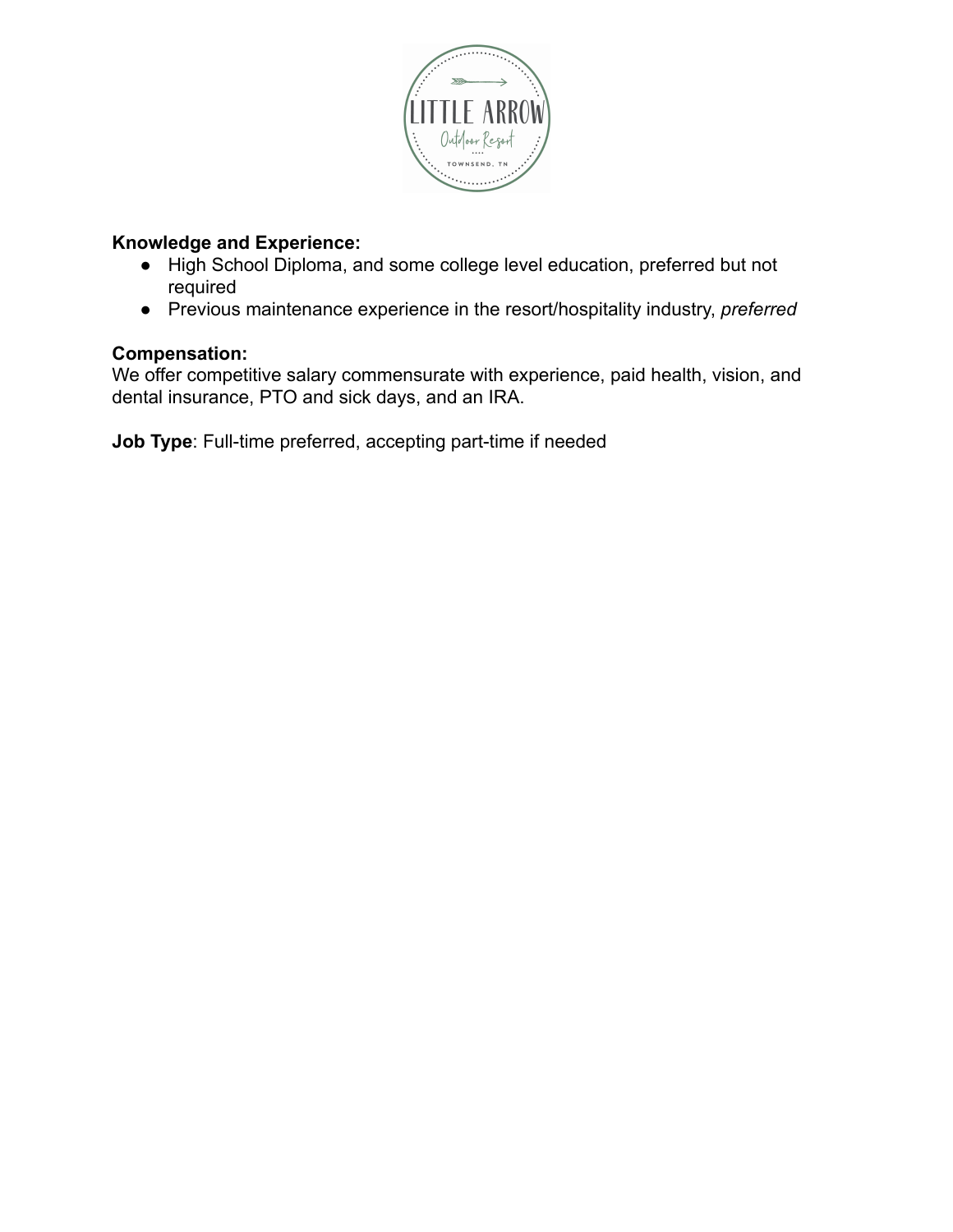

865.448.6363 CAMPLITTLEARROW.COM 118 STABLES DRIVE | TOWNSEND, TN 37882

**Title**: Lodging Specialist

**Company Overview:** Little Arrow Outdoor Resort is a luxury campground and outdoor resort with 130+ accommodations inclusive of RV Sites, Cabins, Tiny Homes, Glamping Tents, Airstreams, and Vacation Homes. The resort features a boutique camp store, coffee lounge, pool and hot tub with a splash pad, dog park, club house, pavilion, community garden, basketball court, playground, tipi, hiking trails, laundry facilities, remodeled bath houses, and exciting activities. Our outdoor resort is located in Townsend, Tennessee just steps away from the entrance of the Great Smoky Mountain National Park.

**Description**: Do you enjoy the outdoors and paying attention to detail? Little Arrow Outdoor Resort is seeking a Lodging Specialist who can ensure each of our accommodations are kept to the highest standard. The Lodging Specialist should have basic knowledge of housekeeping duties, attention to detail, and ability to lift and move any items in the accommodations. You will regularly inspect each accommodation and thoroughly check it to make sure it is ready upon guest arrival. The Lodging Specialist also works to ensure our guests receive quality customer service.

Being successful at Little Arrow will look like:

#### **Job Duties:**

- Review arrivals and departures for accommodations
- Double check housekeeping list
- Check our Coffee Lounge
- Check our Housekeeping Room
- Departures confirm guest in each accommodation has not left anything behind
- Inspect check accommodations that were cleaned for the day
- Put packets in the housekeeping building that are turns for the day
- Leave Lodging cards out so guest knows you have inspected the units
- Clean Tags put clean tag on keys at front desk after you have checked all the accommodations that were not arrivals/turns for the day
- Guest Services help guest or front desk with miscellaneous items
- Shared Spaces check for messes or trash and clean when time allows
- Maintenance add necessary tasks to the maintenance list if you find that something needs to fixed/taken care of in an accommodation
- Special Projects find things that need to be worked on if/when there is spare time; mattress protectors, inventory condition, etc.